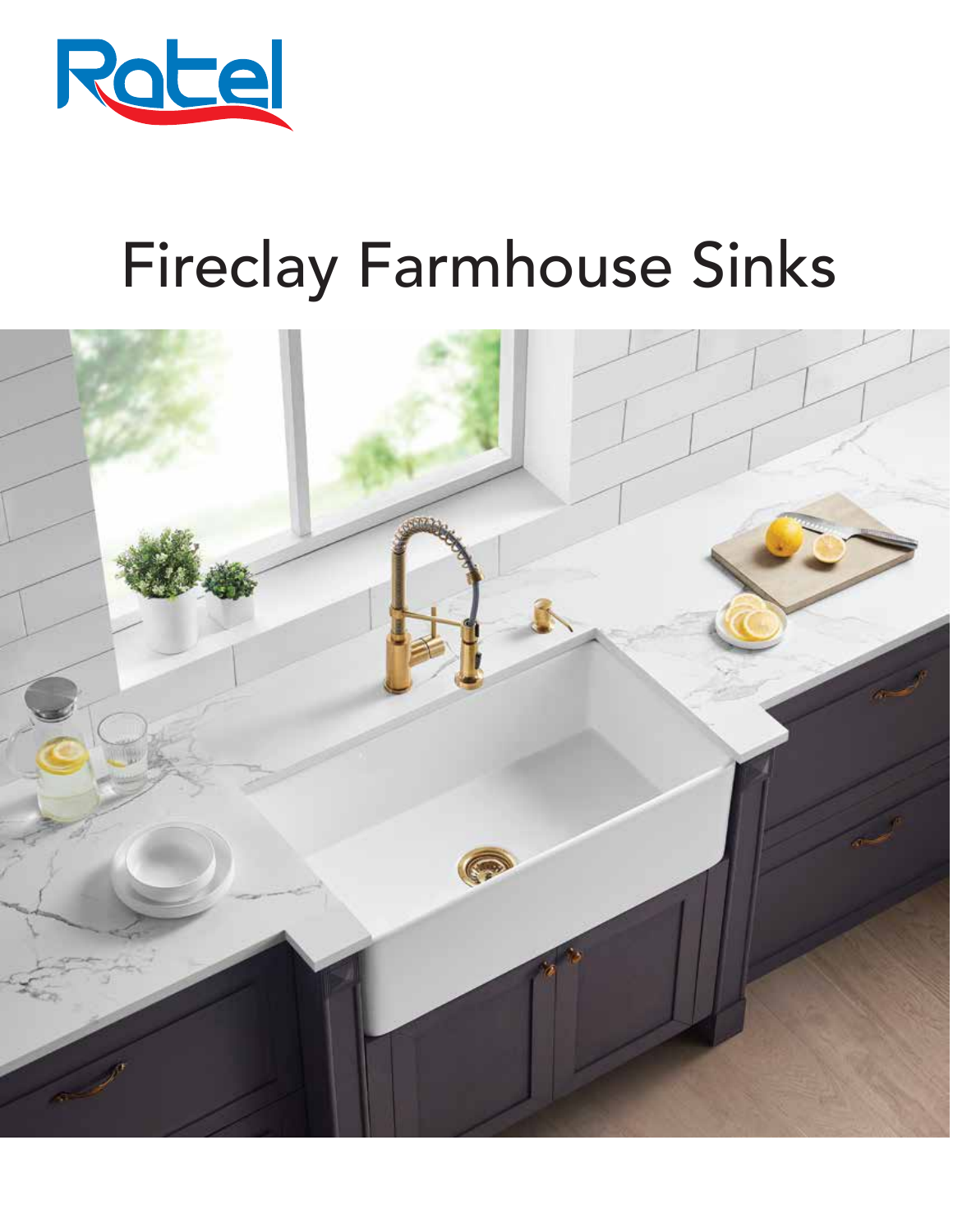

# **RA-FC2418WS** (WHITE GLOSS)

### PRODUCT DETAILS

- 24" x 18" x 10" OD (610mm x 457mm x 260mm)
- 22.5" x 16.5" x 8.5" ID (571.5mm x 419mm x 216mm)
- 3.75" (95.25mm) drain opening
- Handcrafted from Fine Fireclay
- Single Bowl
- Apron Front

### INSTALLATION

- Undermount
- Apron-front visible or concealed apron

### STANDARDS COMPLIANCE

• UPC/cUPC compliant

### IMPORTANT

Due to the handcrafted nature of this product, it will vary in finish, texture, and other details.

Dimensions may vary up to 1⁄8" (3mm).

## **List Price \$563.43**











Side2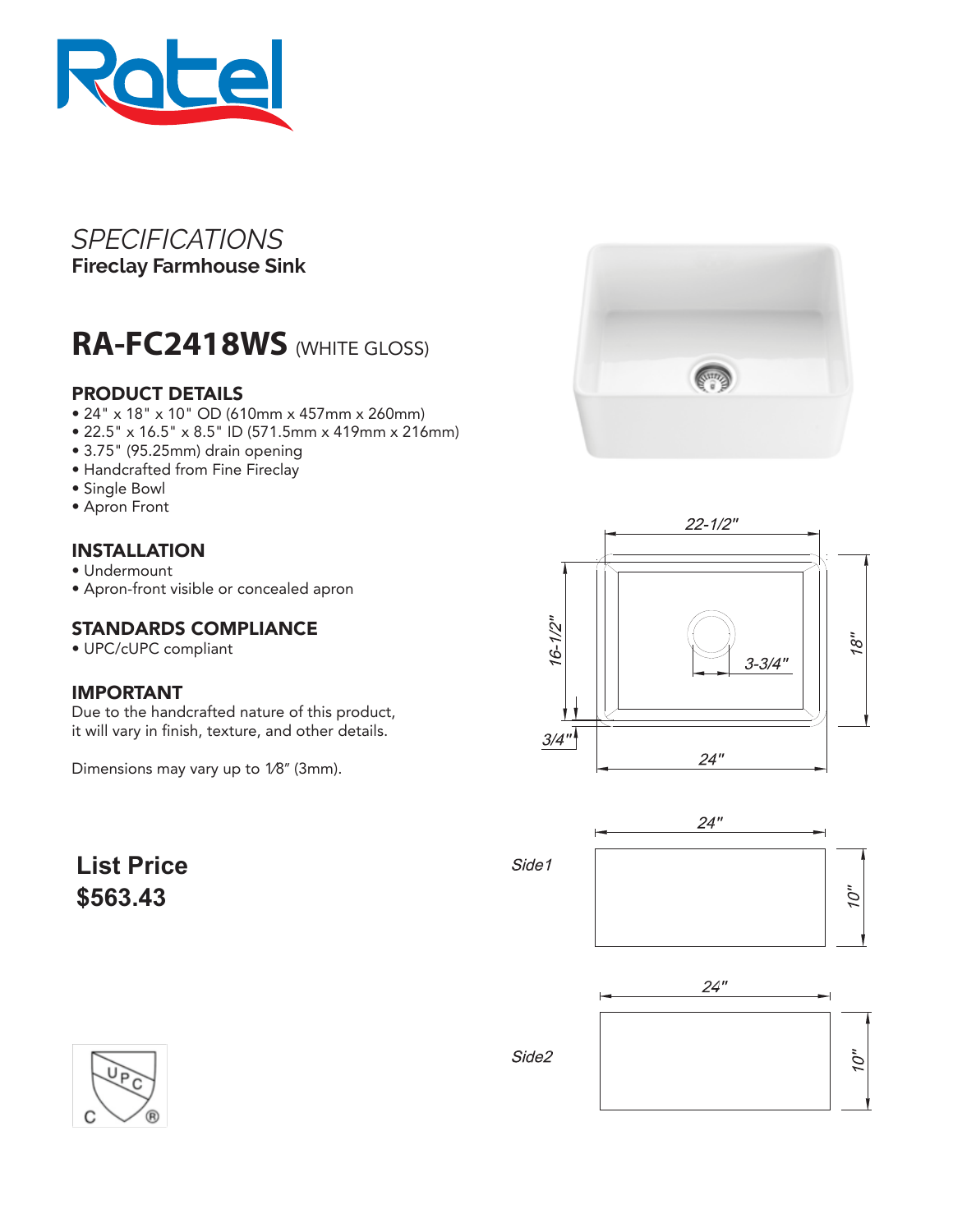

# **RA-FC3018WS** (WHITE GLOSS)

### PRODUCT DETAILS

- 30" x 18" x 10" OD (762mm x 457mm x 260mm)
- 29.5" x 16.5" x 8.5" ID (749mm x 419mm x 216mm)
- 3.75" (95.25mm) drain opening
- Handcrafted from Fine Fireclay
- Single Bowl
- Apron Front

### INSTALLATION

- Undermount
- Apron-front visible or concealed apron

### STANDARDS COMPLIANCE

• UPC/cUPC compliant

### IMPORTANT

Due to the handcrafted nature of this product, it will vary in finish, texture, and other details.

Dimensions may vary up to 1⁄8" (3mm).

# **List Price \$729.14**











Side 2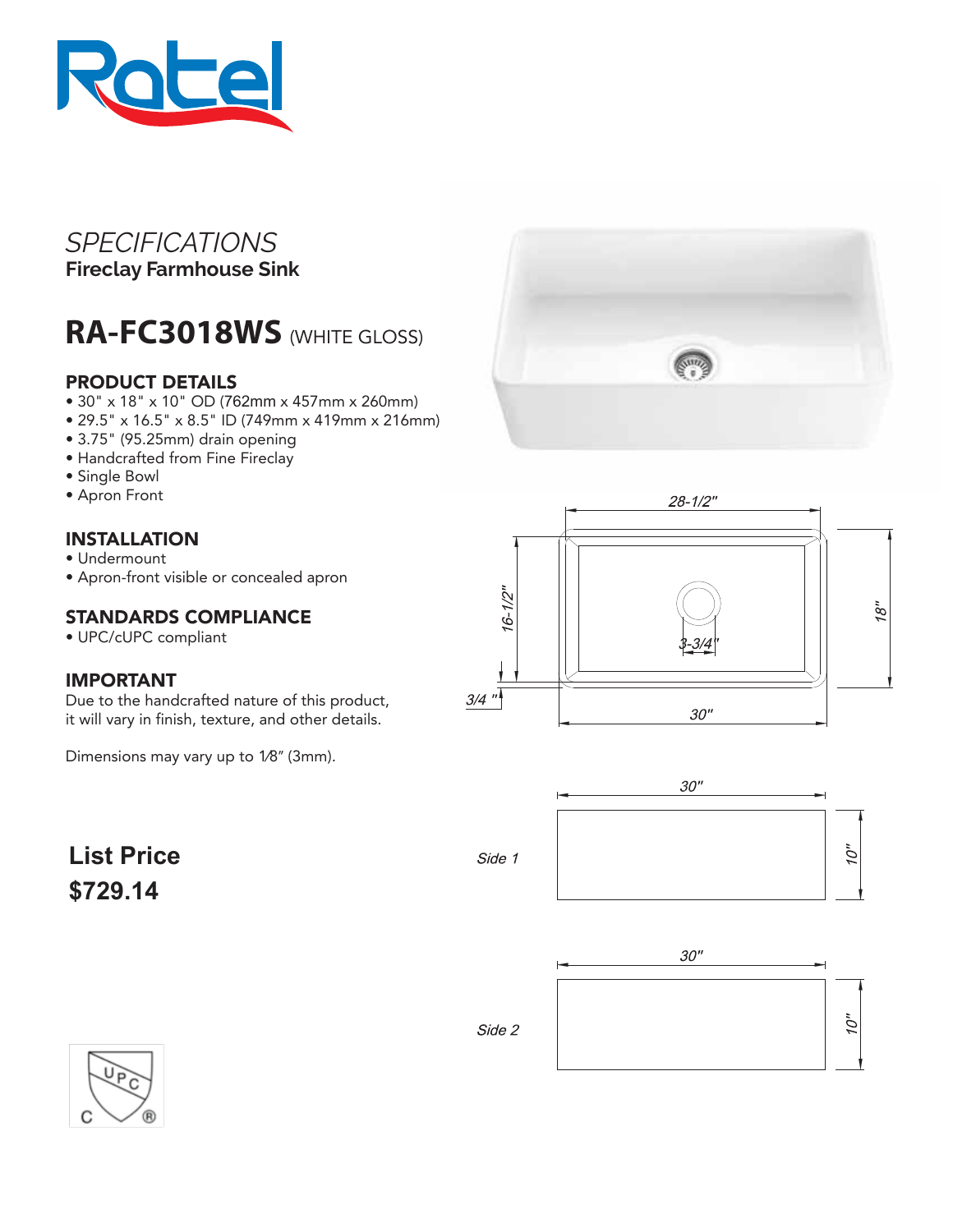

# **RA-FC3318WS** (WHITE GLOSS)

### PRODUCT DETAILS

- 33" x 18" x 10" OD (838mm x 457mm x 260mm)
- 31.5" x 16.5" x 8.5" ID (800mm x 419mm x 216mm)
- 3.75" (95.25mm) drain opening
- Handcrafted from Fine Fireclay
- Single Bowl
- Apron Front

### INSTALLATION

- Undermount
- Apron-front visible or concealed apron

### STANDARDS COMPLIANCE

• UPC/cUPC compliant

### IMPORTANT

Due to the handcrafted nature of this product, it will vary in finish, texture, and other details.

Dimensions may vary up to 1⁄8" (3mm).

**Sunny** 







**List Price \$795.43**



Side 2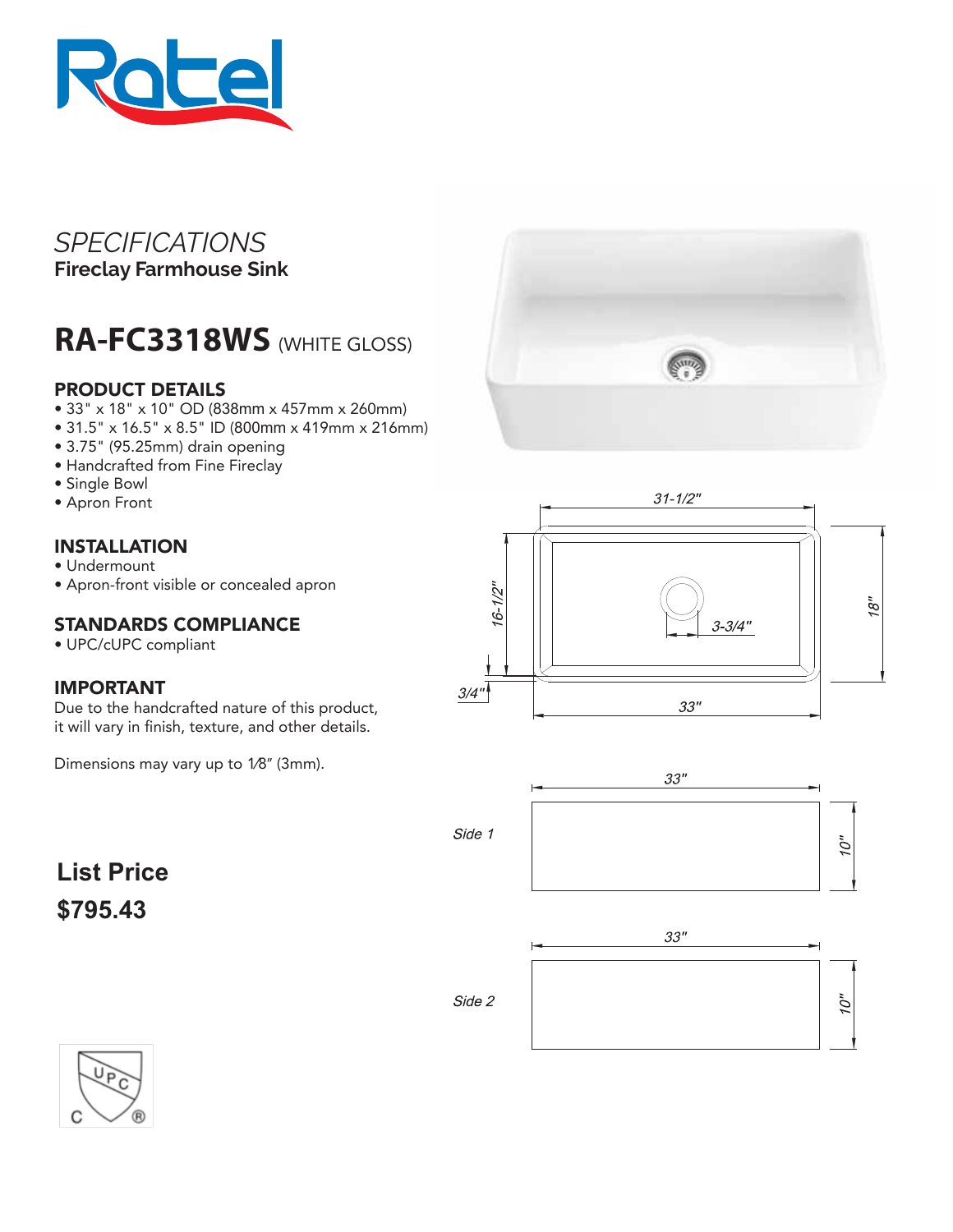

# **RA-FC3618WS** (WHITE GLOSS)

### PRODUCT DETAILS

- 36" x 18" x 10" OD (914mm x 457mm x 260mm)
- 34.5" x 16.5" x 8.5" ID (876mm x 419mm x 216mm)
- 3.75" (95.25mm) drain opening
- Handcrafted from Fine Fireclay
- Single Bowl
- Apron Front

### INSTALLATION

- Undermount
- Apron-front visible or concealed apron

### STANDARDS COMPLIANCE

• UPC/cUPC compliant

### IMPORTANT

Due to the handcrafted nature of this product, it will vary in finish, texture, and other details.

Dimensions may vary up to 1⁄8" (3mm).

### **List Price \$928.00**